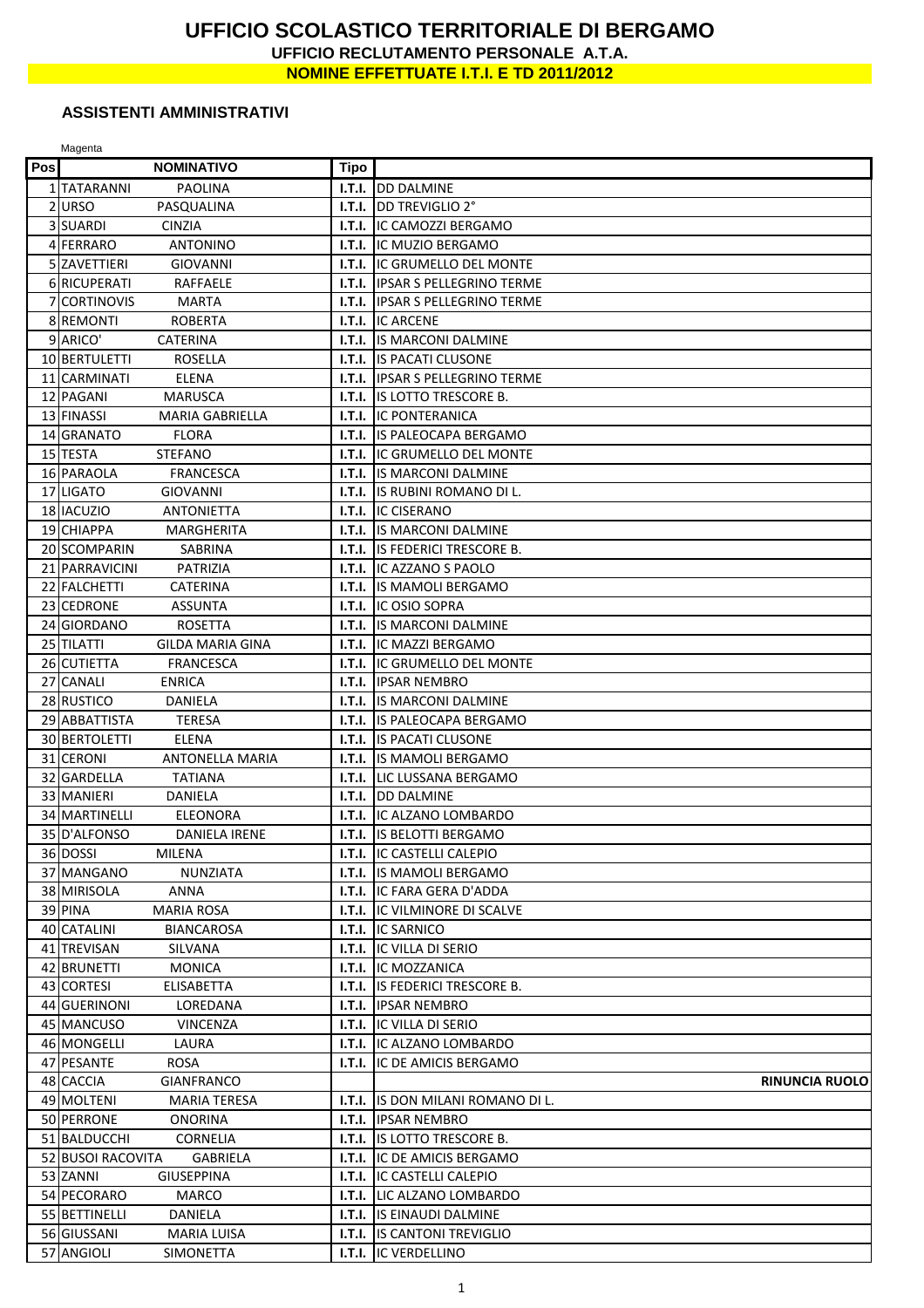| 58 ZAMBELLI   | <b>MARIA LUISA</b> | .T.I.       | I TRESCORE B.<br>ΠS<br>FEDERICI         |
|---------------|--------------------|-------------|-----------------------------------------|
| 59 GERVASONI  | <b>MONICA</b>      |             | <b>TERME</b><br>، PELLEGRINO<br>- IIC S |
| 60 INGARGIOLA | <b>FRANCESCO</b>   | T<br>I.T.I. | BERGAMO<br>, BELOTTI<br>ΠS              |

## **NOMINE A TEMPO DETERMINATO**

| 61 SESTITO<br>SALVATORE                           |   |                                                        | <b>ASSENTE</b> |
|---------------------------------------------------|---|--------------------------------------------------------|----------------|
| 62 CARTA<br><b>GIOVANNA</b>                       |   | IC CAPRIATE S.G 6 ORE                                  |                |
| 63 ZONCA<br><b>FLORA</b>                          |   | IC CALUSCO                                             |                |
| 64 BARBERI<br><b>GIOVANNA</b>                     |   | MAG.LE ROMANO DI LOMBARDIA                             |                |
| 65 FANTONI<br>MARIA GIOVANNA                      |   | IC ALZANO LOMBARDO                                     |                |
| 66 MORETTI<br>ANNA AMBROGIA                       |   | SM CAMOZZI DALMINE                                     |                |
| 67 ROTA<br><b>CLAUDIA LUCIA</b>                   |   | IC CISANO BERGAMASCO                                   |                |
| 68 PACE<br><b>VITINA</b>                          |   | MAGISTRALE FALCONE BERGAMO                             |                |
| 69 RONCELLI<br><b>MARIA</b>                       |   | IC ALMENNO S.SALVATORE 30 ORE                          |                |
| <b>FABIO</b><br>70 GIACONIA                       |   | IC ALZANO LOMBARDO                                     |                |
| 71 FERRARO<br>FILOMENA MARIA                      |   | IC BATTISTI SERIATE 24 ORE                             |                |
| 72 LO BIANCO<br>ANNA MARIA                        |   | LICEO MASCHERONI BERGAMO                               |                |
| 73 NAPOLI<br><b>MONICA ELVIRA</b>                 |   | IC BONATE SOPRA 30 ORE                                 |                |
| 74 CANCELLIERE<br>ANNA                            |   | MAGISTRALE SUARDO BERGAMO                              |                |
| 75 TERZI<br><b>PAOLA</b>                          |   | IC CASAZZA                                             |                |
| 76 PRATICO'<br><b>AURELIA</b>                     |   | LICEO SARPI BERGAMO                                    |                |
| 77 AUTIERO<br><b>ANNAMARIA</b>                    |   | IC CARVICO                                             |                |
| 78 LAURIELLO<br>LAURA                             |   | IS TUROLDO ZOGNO 18 ORE + IC S.PELLEGRINO TERME 18 ORE |                |
| <b>FLAVIA</b><br>79 ARRIGONI MAROCCO              |   | IC SOVERE 21 ORE                                       |                |
| 80 BIONDI<br><b>CATERINA</b>                      |   |                                                        | <b>ASSENTE</b> |
| 81 PASTORE<br><b>FRANCESCA</b>                    |   | IS CANIANA BERGAMO                                     |                |
| 82 SCALA<br><b>FRANCESCO</b>                      |   | <b>IC CASAZZA</b>                                      |                |
| 83 CASSINO<br>PASQUALE                            |   | <b>ITAGRARIO BERGAMO</b>                               |                |
| 84 LEIDI<br>LOREDANA                              |   | IC S.GIOVANNI BIANCO 6 ORE                             |                |
| 85 RIZZI<br>GIULIANA ANGELA                       |   | LICEO ARTISTICO BERGAMO                                |                |
| 86 RICEPUTI<br><b>ROMINA</b>                      |   | IC TERNO D'ISOLA 24 ORE                                |                |
| 87 PALA<br>SANTA                                  | F | IC COSTA VOLPINO 18 ORE                                |                |
| 88 BIONDI<br><b>CINZIA</b>                        |   |                                                        | <b>ASSENTE</b> |
| 89 SAMELA<br>MARIA GRAZIA                         |   | LICEO SARPI BERGAMO                                    |                |
| 90 CAPO<br><b>ROSA</b>                            |   | IC S.LUCIA BERGAMO                                     |                |
| 91 BESANA<br><b>SONIA</b>                         |   | IS MARCONI DALMINE                                     |                |
| 92 URSO<br>ALESSANDRA DOLOR                       |   | IC NEMBRO                                              |                |
| 93 TELI<br><b>LEONILDE</b>                        |   |                                                        | RINUNCIA       |
| 94 DEL BELLO<br>ALESSANDRA                        |   | IS MAJORANA SERIATE                                    |                |
| 95 GANDINI<br><b>MARIA GIOVANNA</b>               |   | IC MARTINENGO                                          |                |
| 96 ZANI<br>MARTINA                                | G | LICEO CARAVAGGIO 18 ORE                                |                |
| 97 CRESPI<br>ANGELA                               |   |                                                        | <b>ASSENTE</b> |
| 98 IMPALA'<br>ADRIANA                             |   | IS NATTA BERGAMO                                       |                |
| 99 MAGRI<br><b>RENATA</b>                         |   | IC VILMINORE DI SCALVE                                 |                |
| 100 RAO<br>LUCIA                                  |   | IS V.E. II BERGAMO 35 ORE                              |                |
| 101 GUARINO<br><b>FILOMENA</b>                    |   | IS CANIANA BERGAMO                                     |                |
| 102 CATTANEO<br>CATERINA                          |   | DD ROMANO DI LOMBARDIA                                 |                |
| 103 COLPANI<br>LORETTA                            |   | MAGISTRALE DON MILANI ROMANO DI LOMBARDIA 34 ORE       |                |
| 104 BOSCO<br><b>ANTONIA</b>                       |   | MAGISTRALE SUARDO BERGAMO 6 ORE                        |                |
| 105 TORNELLO<br><b>CIRO</b>                       |   | <b>IPC ZENALE BUTINONE TREVIGLIO</b>                   |                |
| 106 PACILIO<br>LUIGI                              |   | IC LEFFE                                               |                |
| 107 MASCIULLO<br>ADDOLORATA                       |   | IS OBERDAN TREVIGLIO                                   |                |
| 108 GOTTI<br>ZELMIRA                              |   | DD TREVIGLIO I 24 ORE                                  |                |
| 109 AMODEI<br>ANNA                                |   |                                                        | <b>ASSENTE</b> |
| 110 MONTALBANO<br><b>FILIPPA</b>                  |   | <b>DD TREVIGLIO II</b>                                 |                |
| 111 SASSO<br>SERENELLA                            |   | IS MAMOLI BERGAMO 18 ORE                               |                |
| 112 IERVOLINO<br>ANDREA                           |   | IC BARIANO                                             |                |
| 113 LOSA<br>MARIANGELA                            |   | IC AZZANO S.PAOLO                                      |                |
| 114 FORTE<br>FRANCESCA<br>115 MOSSALI             |   | IC RANICA                                              |                |
| ROBERTA SIMONA<br>116 LARATTA<br><b>FRANCESCO</b> |   | IPC ZENALE BUTINONE TREVIGLIO<br>IC GAZZANIGA          |                |
| 117 VITALE<br><b>VINCENZO</b>                     |   | IS ROMERO ALBINO                                       |                |
| 118 ARNONE<br>MARILENA                            |   | IC GORLE                                               |                |
| 119 DELLA TORRE<br>ANNAMARIA                      |   | IS FEDERICI TRESCORE BALNEARIO                         |                |
| 120 BREMBILLA<br>GIULIANA                         |   | IC S.OMOBONO TERME                                     |                |
|                                                   |   |                                                        |                |